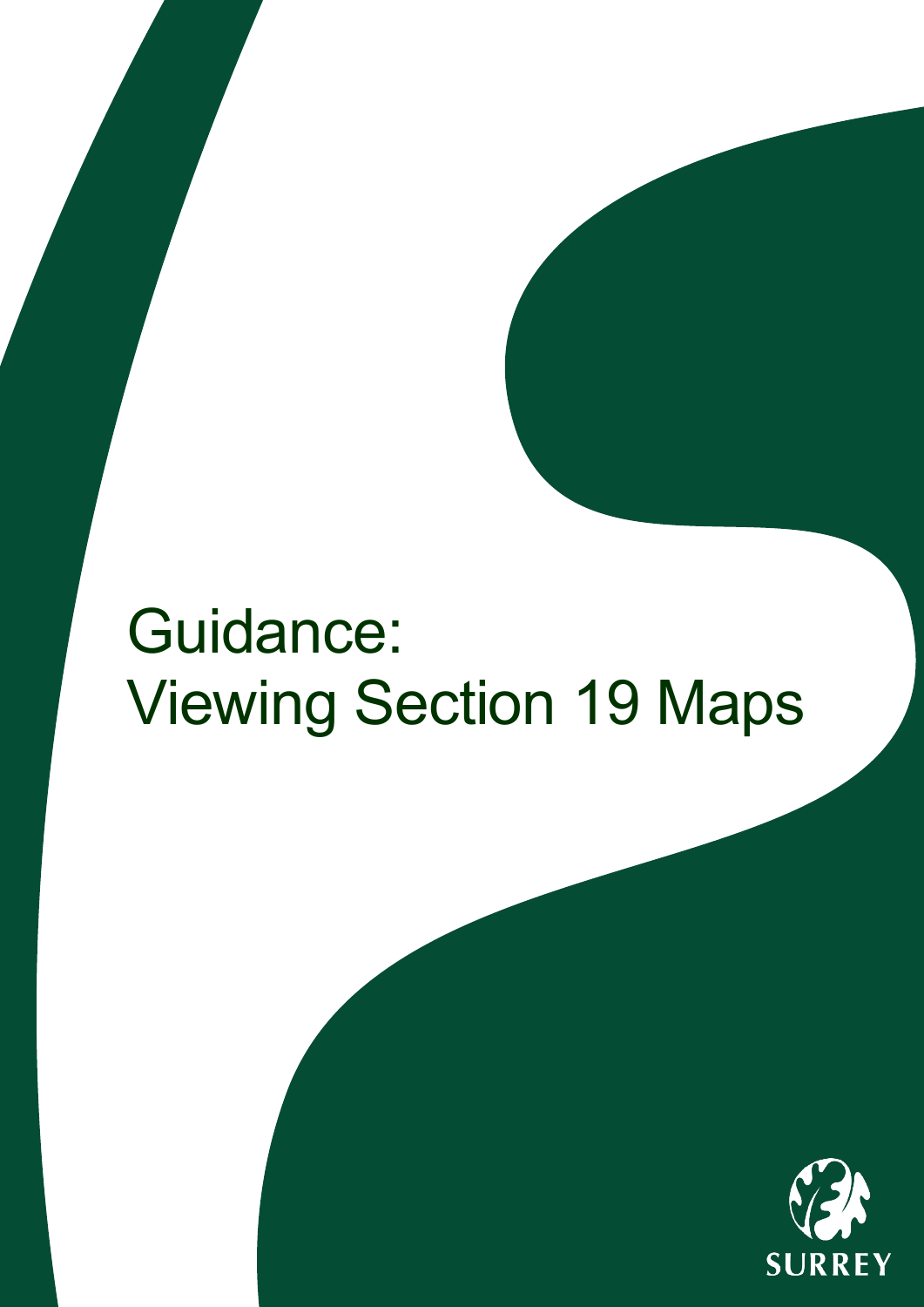## **Context**

As part of the new duties under the Flood and Water Management Act 2010, Lead Local Flood Authorities (LLFAs) are required to investigate flooding incidents. These duties have been in place since April 2011 and are carried out under Section 19 of the Act.

## Section 19 Investigations and Mapping

### **Data**

Surrey County Council (SCC) have undertaken Section 19 investigations which have collated all the available information into reports and associated mapping.

The maps show:

- Detailed River Network (DRN) (Environment Agency) Represents the centrelines of rivers.
- Fluvial Flood Risk
	- o Flood Zones (Environment Agency)

The Flood Zones indicate the risk of flooding from Rivers. They do not take into account climate change and are designed only to give an indication of flood risk to an area of land and are not sufficiently detailed to show whether an individual property is at risk of flooding.

- Surface Water Flood Risk
	- o Updated Flood Maps for Surface Water (UFMfSW) (Environment Agency) The surface water flood maps give an indication of the broad areas likely to be at risk of surface water flooding, i.e. areas where surface water would be expected to flow or pond. The extents are not appropriate to be used in assessing flood risk at an individual property level.
- Historic Flood Evidence
	- o Historic Flood Map (Environment Agency) This dataset gives an indication that an area has previously been flooded by rivers, groundwater or a combination of these sources.
	- o Wetspots (Surrey County Council) Wetspots indicate the approximate location of known previous flooding.
	- o Property Flooding Database (Surrey County Council) Reported instances of property flooding in Surrey. This data is sensitive and therefore has been represented in the mapping as 'Internal Property Flooding Roads'. The roads which have experienced internal property flooding have been highlighted, as opposed to the individual property points.
	- o Historic Flooding Incidents Database (Surrey County Council) Reported flooding incidents which cannot be attributed to property points e.g. 5 houses flooded on example road.

It is important to note that if there is no evidence of historic flooding shown on the mapping, this does not necessarily mean that flooding has not occurred, just that it was not reported and/or captured in the above data.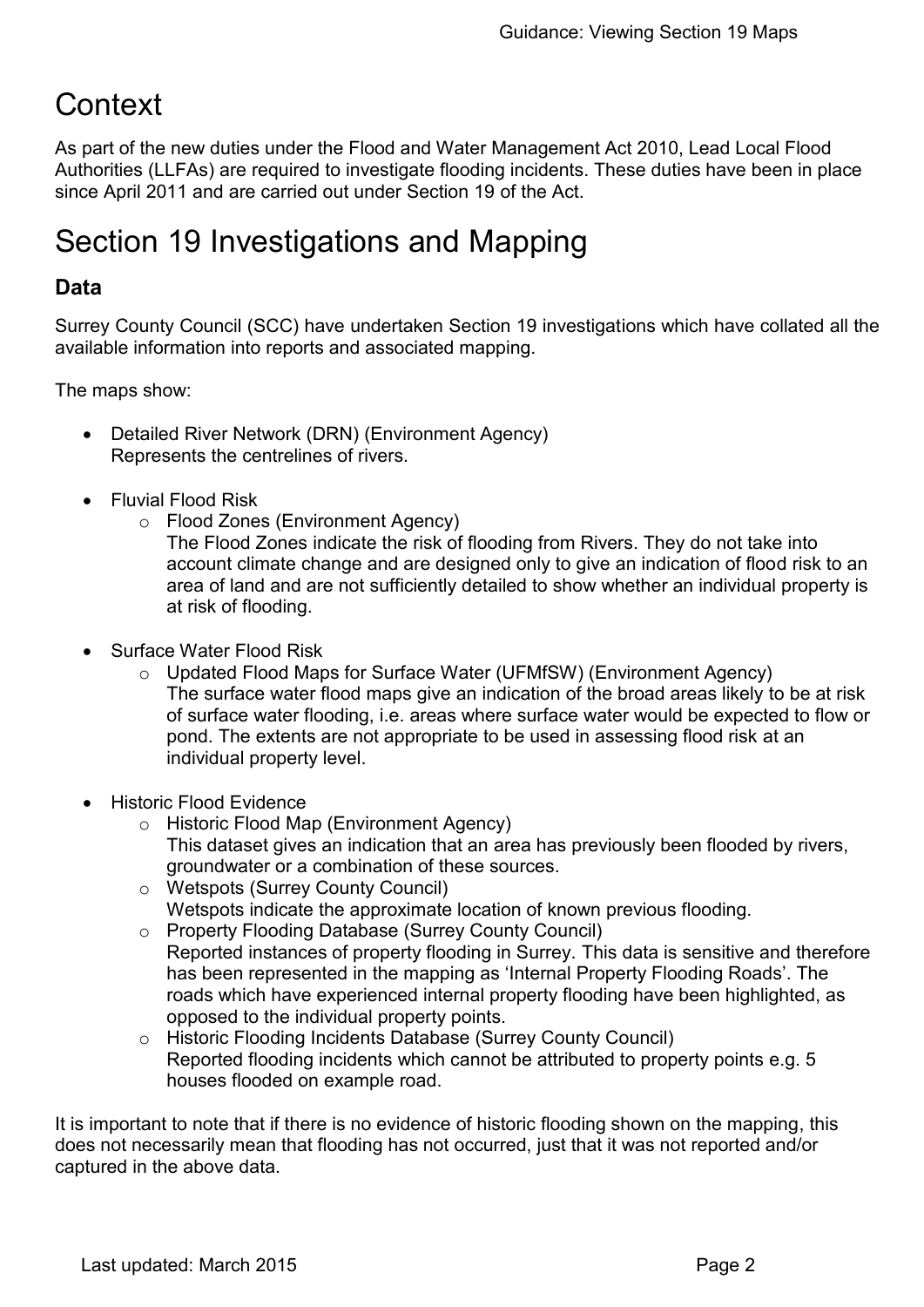In addition, the reports take into account the following data, which has not been shown on the mapping:

- Groundwater
	- o Susceptibility to Groundwater Flooding (British Geological Survey)
		- This dataset is based on a conceptual understanding of the regional geology and hydrogeology and is therefore only an indication of where geological conditions could enable groundwater flooding to occur. It does not indicate hazard or risk and it does not provide any information on the depth to which groundwater flooding may occur or the likelihood of the occurrence of an event of a particular magnitude.

#### **Viewing the Mapping**

For easy viewing, all layers presented in the maps can be ticked on and off when viewed in Adobe Reader version 8 and above. To do so: